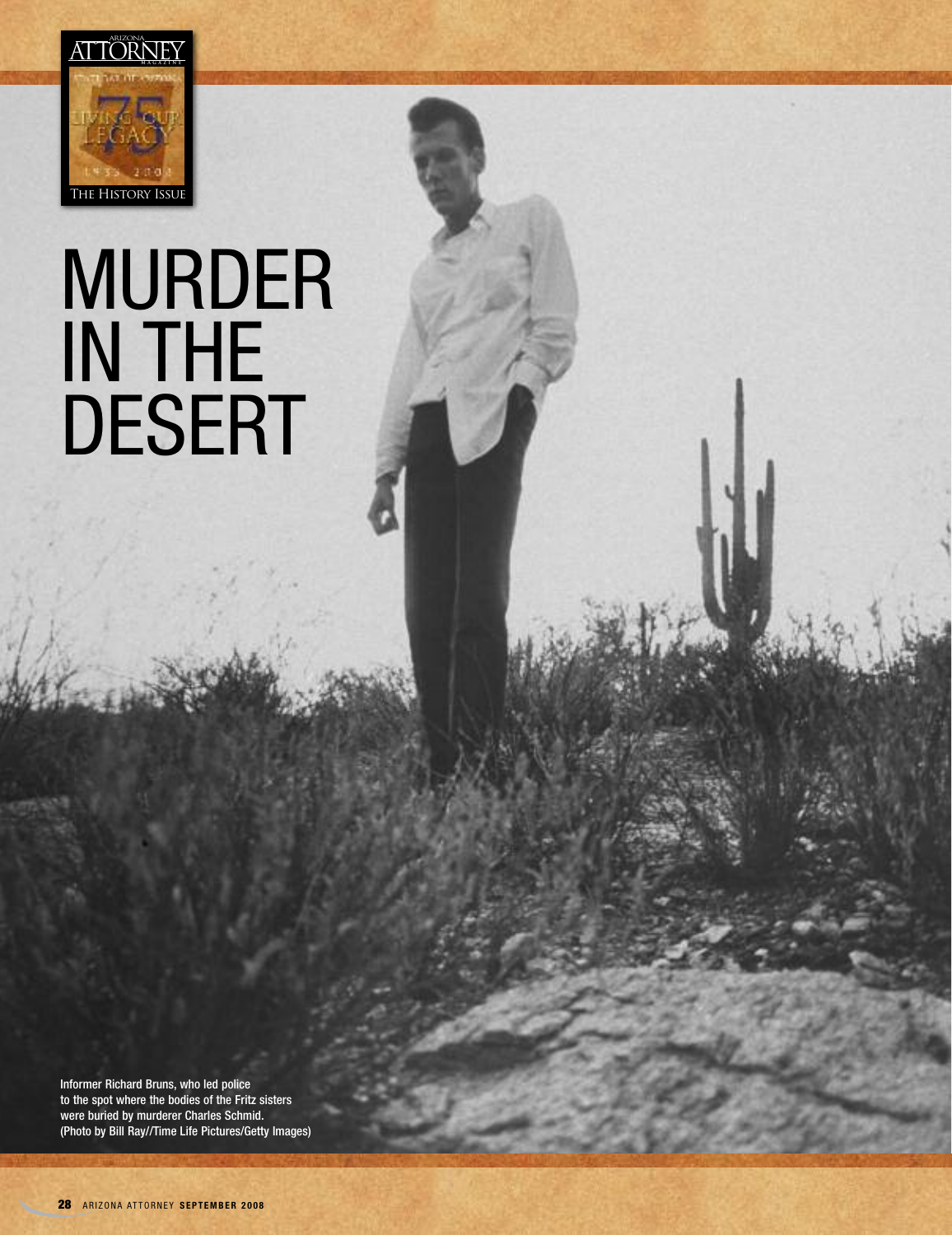## **BY HON. WILLIAM J. SCHAFER III**

**Bill Schafer** is a retired Superior Court Judge by way of New Jersey, Oberlin College, Case Western Reserve University, U.S. Department of Justice, Alaska, Pima County Attorney, and assistant Arizona Attorney General. It was while he was in the Pima County Attorney's Office that he tried the Schmid case. Then, when he was in the Attorney General's Office, he argued the case before the U.S. Supreme Court.

In 1966, F. Lee Bailey came to Tucson to help a friend defend a man charged with killing three young girls and burying their bodies in the desert. Bailey didn't stay for long; the trial in *State v. Schmid* was over almost before it began, and the high-flying lawyer left before the ink was dry on the convictions. The result he sought was not what he expected.

The accused, Charles Schmid, was different from other young men. He was a good-looking man of 23, a high school gymnastics champion, very polite, impeccably mannered. He spoke well, and the mothers of his teenage friends liked him. He also dyed his hair, wore pancake makeup, put axle grease on his face for a beauty mark, wore a metal bridge on his nose pretending he had been injured, and at various times told his friends he had incurable cancer. He always carried tiny bottles of salt and pepper that, he told friends, he used to blind opponents. He stood 5 feet 3 inches, but with his boots on he was three inches taller. He was so conscious of his height that he stuffed rags, cans and cardboard in his boots to make him taller.

As an infant, Schmid had been adopted, and his adopted mother gave him a house in Tucson, paid all of his bills, carried meals to him and gave him an allowance of \$300 a month. He had no job. Some of his friends told him he looked like Elvis Presley, and he agreed.

On Nov. 4, 1965, the *Arizona Daily Star*, Tucson's morning newspaper, published an article headlined "Four Tucson Teenage Girls Have Disappeared Into Thin Air." Police detectives, it said, "frankly admit they have no idea where they have gone. The mothers of all four girls fear foul play and two mothers insisted from the beginning that their daughters were dead."

"It has been more than a year," the article continued, "since a pretty Palo Verde High School sophomore was last seen at her home. Alleen Rowe, 15, ... has been missing since May 31, 1964. … Gretchen and Wendy Fritz, the teenage daughters of Dr. and Mrs. James M. Fritz … left home on Aug. 16 of this year. … Their car was found the next day."

A few days after that article appeared, the police received a phone call from a man named Richie Bruns. He told them he knew that three of the girls were dead, who killed them, and where the bodies were.

He said a man named Charles Schmid killed Alleen Rowe. Then, to stop that murder from being exposed, he killed Gretchen and Wendy Fritz.

Schmid's girlfriend at the time was Mary French, a teenager who had dropped out of high school. Not many of the kids liked her; she was "a cold cookie, a dead fish," they said. John Saunders was another Schmid friend, also a teenage high school dropout, a quiet, aloof kid

On May 30, 1964, Schmid told Mary French that he wanted to kill a girl to see "if he could get away with it." He had made a list of three possibilities, and he and Mary narrowed it down to one— Alleen Rowe. She was a pretty girl, likeable and quite intelligent. Mary called her and invited her to a party that night. She agreed, and about midnight they picked her up. She was in a bathing suit and a shift, with curlers in her hair.

Schmid drove to a desolate area east of Tucson. While Mary waited in the car, Schmid and Saunders took off Alleen's bathing suit. Schmid raped her and then grabbed a large rock and hit her on the head. She fell to the ground, unconscious.

All three dug a hole and put Alleen's body in it. Mary collected the dead girl's curlers, which were scattered about, and put them in another hole.

Two months after that Schmid met a pretty young blonde at a local swimming pool, and within weeks they were lovers. The girl was Gretchen Fritz, a teenage daughter of a Tucson heart surgeon. She had a younger sister named Wendy, who was 14.

During the next few months, Schmid and Gretchen saw each other regularly. At one point Schmid told Gretchen that years ago he killed a boy, cut off his hands and buried him in the desert, and that he recorded it in a diary he kept. He also told her that he killed Alleen Rowe.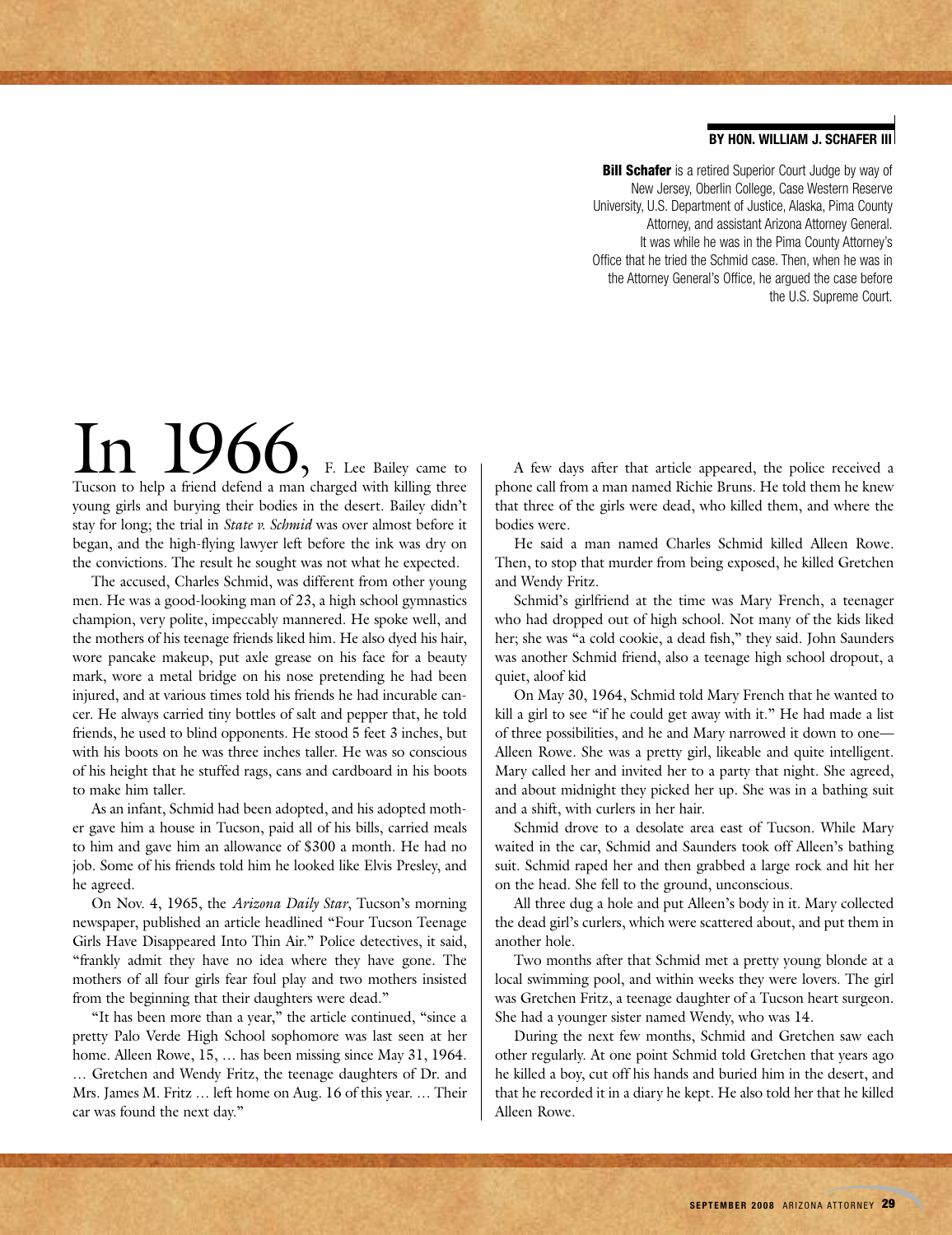## Murder in the Desert



Charles H. Schmid Jr. at his preliminary hearing. (Photo by Bill Ray//Time Life Pictures/Getty Images)

Soon, Gretchen became jealous of Schmid's attention to other girls, and she told him that if he didn't stop seeing them she would tell her father and the police about the boy he killed and about killing Alleen Rowe. To cement that threat, she stole his diary.

On Aug. 16, 1965, Gretchen and Wendy went to a drive-in and never came home. Schmid had strangled them and buried them in the desert off Pontatoc Road in north Tucson. He was proud of it; he told Richard Bruns about it and even took him to see the Fritz bodies. He also took Bruns to the spot where he buried Alleen Rowe, but the body was still covered.

Then, in November of 1965, Bruns got into trouble with the law. He was convicted of disorderly conduct and placed on probation for six months. The judge ordered him to spend the first three months with his grandmother in Ohio, but when he got there he couldn't stand it. So he got in touch with the Tucson police and told them his story, knowing that that would get him back to Tucson.





Bruns took the police to the desert off Pontatoc Road. There, strewn all over the desert, they found the remains of the Fritz sisters. But Bruns couldn't find the spot where Alleen was buried.

Murder charges for killing Alleen Rowe were filed immediately against Schmid, French and Saunders, even though the police couldn't find her body. A second murder charge was filed against Schmid for the murders of the Fritz sisters.

The prosecutor's office offered a plea bargain to French and Saunders in exchange for their testimony against Schmid and for showing where Alleen's body was. They both accepted. They took the police to where they had buried the body, but they couldn't find it. All they could find were the curlers.

Finding someone in the desert is no easy job. The prosecutors, the sheriff's department, the police and a number of citizens never stopped searching, but we found nothing. Then one day I got a message saying that there was an old man in Mesa who could find things with his divining rod—a stick with a string and a little bone on the end. We brought him to Tucson and he searched and found a spot, but there was no body.

The publicity surrounding the case was intense. *Life* magazine did a feature story. *Playboy* sent a reporter to cover the proceedings. It was covered by national television, international newspa-

Attorney William Tinney Jr., the defense lawyer for murderer Charles Schmid. (Photo by Bill Ray//Time Life Pictures/Getty Images)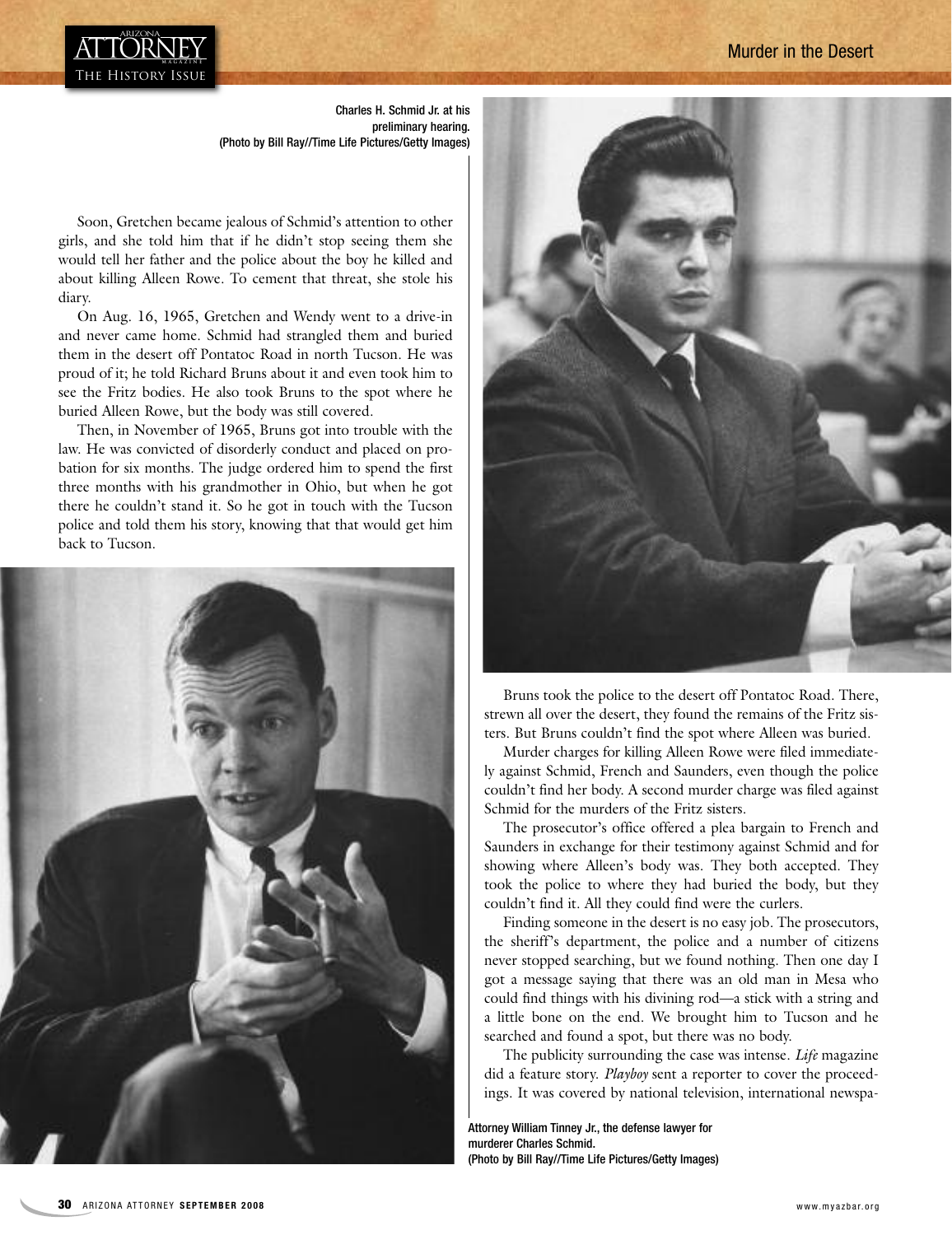

pers sent people to cover it, and everybody connected with the case was on the front pages for months. Because of this, Judge Richard Roylston entered a gag order muzzling all law enforce-

ment agencies; they were not allowed to talk to the media about any aspect of the cases. That, of course, caused the press all over the country to boil; they said it was unconstitutional, and they threatened lawsuits. But the gag order remained intact.

Mary French pleaded guilty to being an accessory and was sentenced to four to five years in prison. Saunders pleaded guilty to seconddegree murder and received a life sentence.

Still, we could not find the body of Alleen Rowe, and I had to prepare to try a murder case against Schmid without the body of the victim.

We wanted the Rowe trial to be held first. If he were convicted of the Rowe murder first we could, at the Fritz trial, show the murder of Rowe, and he could not dispute it because he had

The publicity surrounding the case was intense. *Life* magazine did a feature story. *Playboy* sent a reporter to cover the proceedings. Everybody connected with the case was on the front pages for months.

already been convicted. If, however, we had no conviction of the Rowe murder at the Fritz trial, Schmid could claim that he didn't murder Rowe, and that would remove a motive for killing the Fritz sister. Schmid, of course, wanted the Fritz case to go first, and that is what the judge ordered.

The trial for the Fritz murders began in February 1966.

Mary French and Richard Bruns testified, but Saunders

refused, asserting his Fifth Amendment rights. Schmid did not testify, and the jury convicted him of both murders. He was sentenced to death on each.

Schmid and his lawyer William Tinney Jr. at the preliminary hearing. (Photo by Bill Ray//Time Life Pictures/Getty Images)